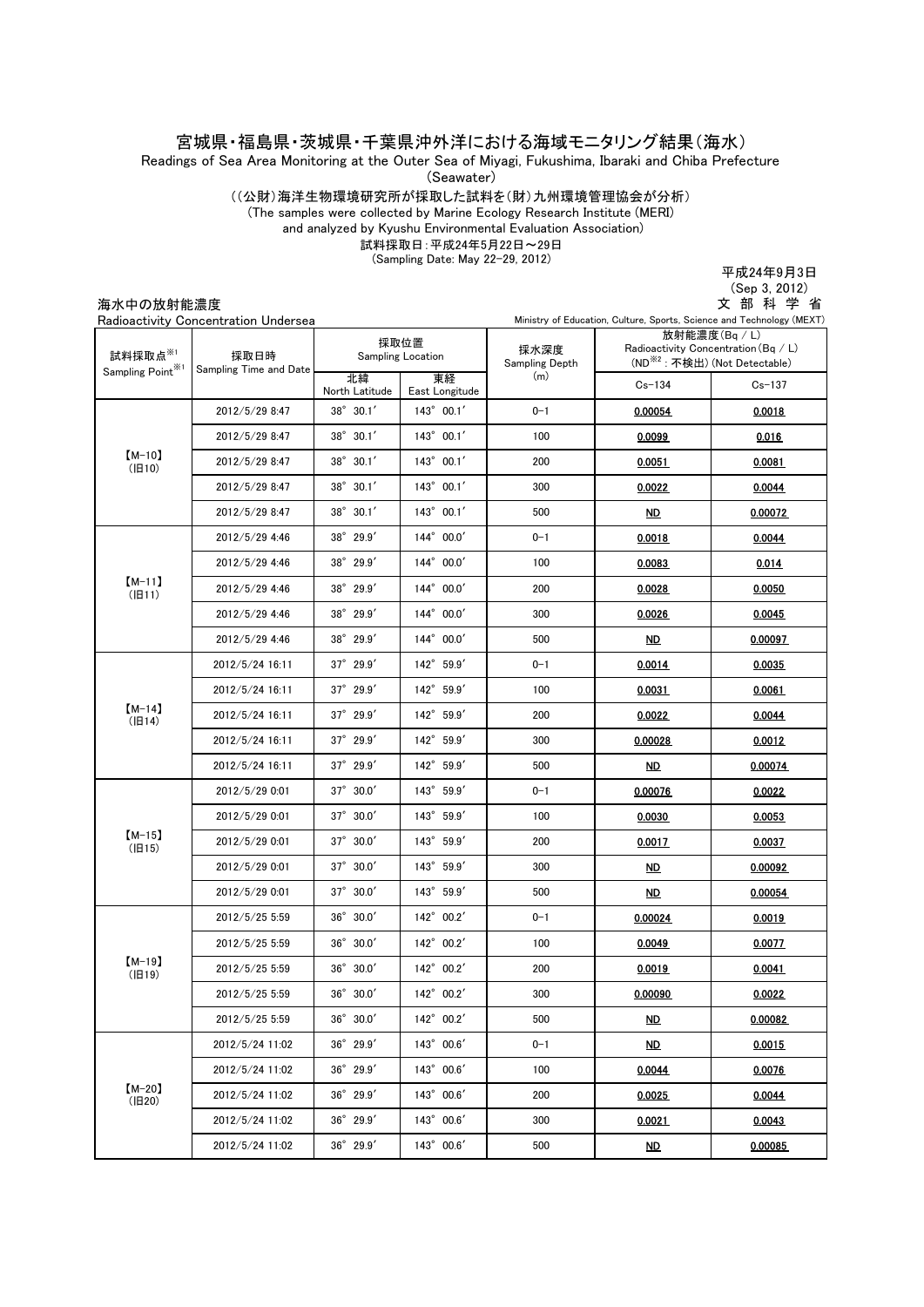| $[M-21]$<br>(旧21) | 2012/5/24 6:06  | $36^{\circ}$ 30.1'   | $144^{\circ} 00.6'$ | $0 - 1$ | ND        | 0.0014  |
|-------------------|-----------------|----------------------|---------------------|---------|-----------|---------|
|                   | 2012/5/24 6:06  | $36^{\circ}$ $30.1'$ | 144° 00.6'          | 100     | 0.00057   | 0.0025  |
|                   | 2012/5/24 6:06  | $36^{\circ}$ 30.1'   | 144° 00.6'          | 200     | 0.00025   | 0.0019  |
|                   | 2012/5/24 6:06  | $36^{\circ}$ 30.1'   | 144° 00.6'          | 300     | 0.0015    | 0.0036  |
|                   | 2012/5/24 6:06  | $36^{\circ}$ 30.1'   | 144° 00.6'          | 500     | ND        | 0.00091 |
| $[M-25]$<br>(旧25) | 2012/5/22 9:08  | 35° 30.4'            | 142° 00.4'          | $0 - 1$ | <b>ND</b> | 0.0015  |
|                   | 2012/5/22 9:08  | 35° 30.4'            | $142^{\circ}$ 00.4' | 100     | 0.00041   | 0.0018  |
|                   | 2012/5/22 9:08  | 35° 30.4'            | 142° 00.4'          | 200     | 0.00071   | 0.0027  |
|                   | 2012/5/22 9:08  | 35° 30.4'            | 142° 00.4'          | 300     | 0.0034    | 0.0064  |
|                   | 2012/5/22 9:08  | 35° 30.4'            | 142° 00.4'          | 500     | 0.00048   | 0.0022  |
| $[M-26]$<br>(旧26) | 2012/5/23 12:29 | $35^{\circ}$ 29.9'   | $143^{\circ}$ 00.0' | $0 - 1$ | ND        | 0.0015  |
|                   | 2012/5/23 12:29 | 35° 29.9'            | 143° 00.0'          | 100     | ND        | 0.0016  |
|                   | 2012/5/23 12:29 | $35^{\circ}$ 29.9'   | 143° 00.0'          | 200     | 0.0024    | 0.0054  |
|                   | 2012/5/23 12:29 | 35° 29.9'            | 143° 00.0'          | 300     | 0.0045    | 0.0079  |
|                   | 2012/5/23 12:29 | $35^{\circ}$ 29.9'   | 143° 00.0'          | 500     | 0.0021    | 0.0048  |
| $[M-27]$<br>(旧27) | 2012/5/23 16:53 | $35^{\circ}$ 30.1'   | 143° 59.9'          | $0 - 1$ | 0.00048   | 0.0022  |
|                   | 2012/5/23 16:53 | $35^{\circ}$ 30.1'   | 143° 59.9'          | 100     | 0.0013    | 0.0033  |
|                   | 2012/5/23 16:53 | $35^{\circ}$ 30.1'   | 143° 59.9'          | 200     | 0.0023    | 0.0054  |
|                   | 2012/5/23 16:53 | $35^{\circ}$ 30.1'   | $143^{\circ}$ 59.9' | 300     | 0.0061    | 0.010   |
|                   | 2012/5/23 16:53 | $35^{\circ}$ 30.1'   | 143° 59.9'          | 500     | 0.00092   | 0.0028  |

※ 文部科学省の委託事業により、(公財)海洋生物環境研究所が採取した試料を(財)九州環境管理協会が分析

※ The samples of seawater collected by Marine Ecology Research Institute (MERI) were analyzed by Kyushu Environmental Evaluation Association on the request of Ministry of Education, Culture, Sports, Science and Technology (MEXT).

※1 【 】内の番号は、図の測点番号に対応。

※1 The character enclosed in parentheses indicates Sampling point in figure.

※2 NDの記載は、海水の放射能濃度の検出値が検出下限値を下回る場合。

 【M-10】(500m), 【M-11】(500m), 【M-14】(500m), 【M-15】(500m), 【M-19】(500m), 【M-21】(500m): Cs-134 0.00026 Bq/L 【M-20】(500m), 【M-26】(100m): Cs-134 0.00025 Bq/L

【M-15】(300m), 【M-25】(0-1m), 【M-26】(0-1m): Cs-134 0.00023 Bq/L

 $[M-20](0-1m)$ ,  $[M-21](0-1m)$ : Cs-134 0.00022 Bq/L

※2 ND indicates the case that the detected radioactivity concentration in seawater was lower than the detection limits.

【M-10】(500m), 【M-11】(500m), 【M-14】(500m), 【M-15】(500m), 【M-19】(500m), 【M-21】(500m): Cs-134 0.00026 Bq/L

【M-20】(500m), 【M-26】(100m): Cs-134 0.00025 Bq/L

【M-15】(300m), 【M-25】(0-1m), 【M-26】(0-1m): Cs-134 0.00023 Bq/L

【M-20】(0-1m), 【M-21】(0-1m): Cs-134 0.00022 Bq/L

\* 「水浴場の放射性物質に関する指針について(改訂版)」(環境省)において、自治体等が水浴場開設の判断を行う際に考慮する、水浴場の放射性物質 に係る水質の目安は、以下のとおり。

-放射性セシウム(放射性セシウム134及び放射性セシウム137の合計)が10Bq/L以下

\* "Guidelines for Radioactive Substances in Bathing Areas" released by Ministry of Environment gives an indication of the water quality for m unicipalities to open bathing areas as follows:

- The concentration of radioactive Cs (Cs-134 and Cs-137) is lower than or equal to 10 Bq/L.

\* 太字下線データが今回追加分。

\* Boldface and underlined readings are new.

(参考)平成21-22年の福島第一海域(福島第一発電所から約25km付近)の環境放射能調査の結果は、Cs-137:0.0012~0.0019Bq/L

(Reference)The result of the environmental radioactivity measurement in the seawater around Fukushima Dai-ichi NPP in 2009-2010 (around 25km distant from Fukushima Dai-ichi NPP); Cs-137:0.0012~0.0019 Bq/L.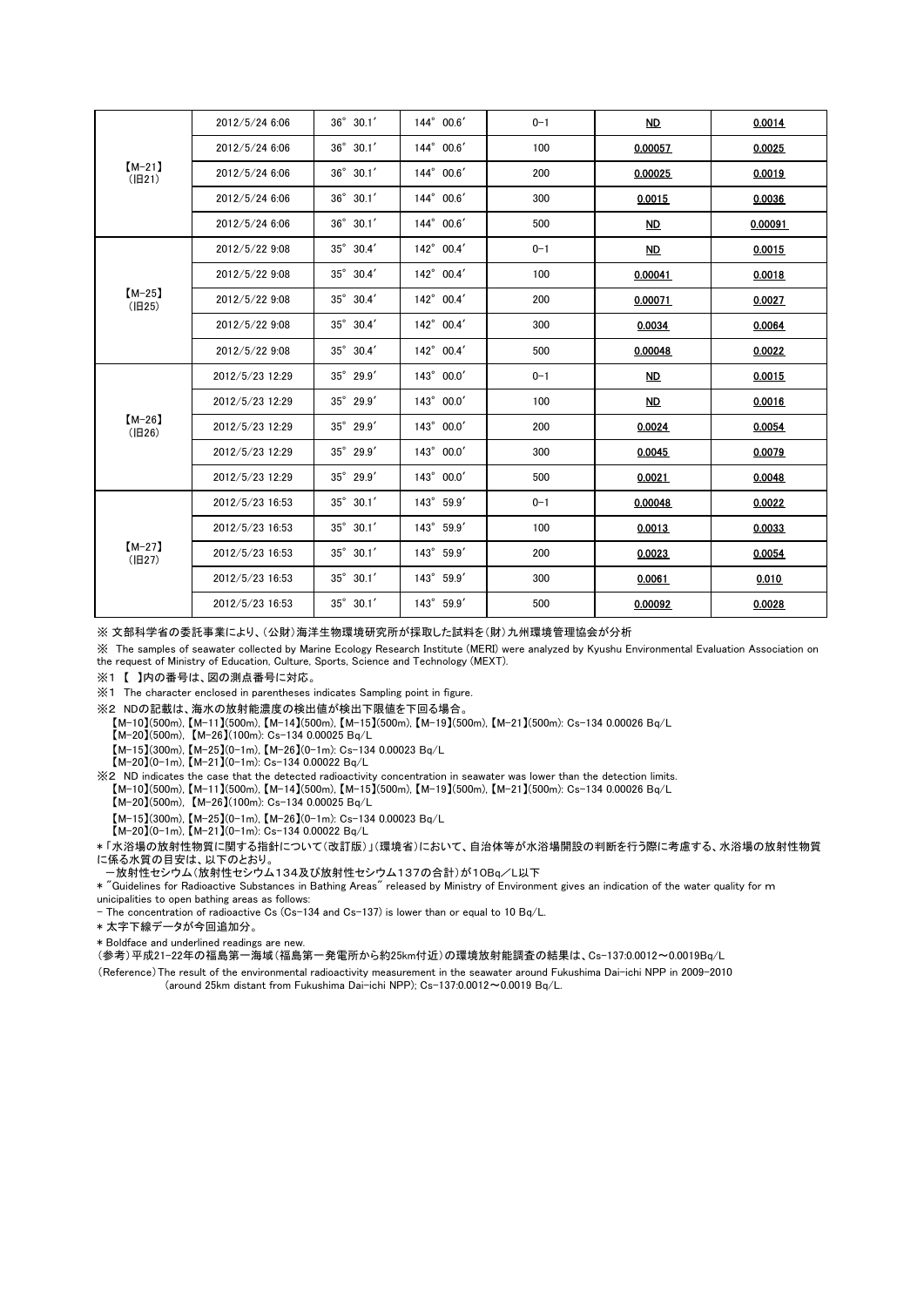## 宮城県・福島県・茨城県・千葉県沖外洋における海域モニタリング結果(海水)

Readings of Sea Area Monitoring at the Outer Sea of Miyagi, Fukushima, Ibaraki and Chiba Prefecture (Seawater)

((公財)海洋生物環境研究所が採水し、(財)九州環境管理協会が分析)

(The samples were collected by Marine Ecology Research Institute (MERI)

and analyzed by Kyushu Environmental Evaluation Association)

試料採取日:平成24年5月22日~29日 (Sampling Date: May 22-29, 2012)

公表日:平成24年9月3日 (Published: Sep 3, 2012)



図中の■は東京電力(株)福島第一原子力発電所を示す。

The legend indicates the location of TEPCO Fukushima Dai-ichi NPP.

※1 NDの記載は、海水の放射能濃度の検出値が検出下限値を下回る場合。

- 【M-10】(500m), 【M-11】(500m), 【M-14】(500m), 【M-15】(500m), 【M-19】(500m), 【M-21】(500m): Cs-134 0.00026 Bq/L 【M-20】(500m), 【M-26】(100m): Cs-134 0.00025 Bq/L
- 
- 【M-15】(300m), 【M-25】(0-1m), 【M-26】(0-1m): Cs-134 0.00023 Bq/L 【M-20】(0-1m), 【M-21】(0-1m): Cs-134 0.00022 Bq/L

 【M-10】(500m), 【M-11】(500m), 【M-14】(500m), 【M-15】(500m), 【M-19】(500m), 【M-21】(500m): Cs-134 0.00026 Bq/L 【M-20】(500m), 【M-26】(100m): Cs-134 0.00025 Bq/L ※1 ND indicates the case that the detected radioactivity concentration in sea water was lower than the detection limits.

【M-15】(300m), 【M-25】(0-1m), 【M-26】(0-1m): Cs-134 0.00023 Bq/L 【M-20】(0-1m), 【M-21】(0-1m): Cs-134 0.00022 Bq/L

\*「水浴場の放射性物質に関する指針について(改訂版)」(環境省)において、自治体等が水浴場開設の判断を行う際に考慮する、水浴場の放射性物質に係る水質の目安は、以下のとおり。<br>- 一放射性セシウム (放射性セシウム 134及び放射性セシウム 137の合計) が10Bq/L以下<br>\* "Guidelines for Radioactive Substances in Bathing Areas" released by Ministry of

\* 太字下線データが今回追加分。

\* Boldface and underlined readings are new.

(参考)平成21-22年の福島第一海域(福島第一発電所から約25km付近)の環境放射能調査の結果は、Cs-137:0.0012~0.0019Bq/L

(Reference)The result of the environmental radioactivity measurement in the seawater around Fukushima Dai-ichi NPP in 2009-2010 (around 25km distant from Fukushima Dai-ichi NPP); Cs-137:0.0012~0.0019 Bq/L.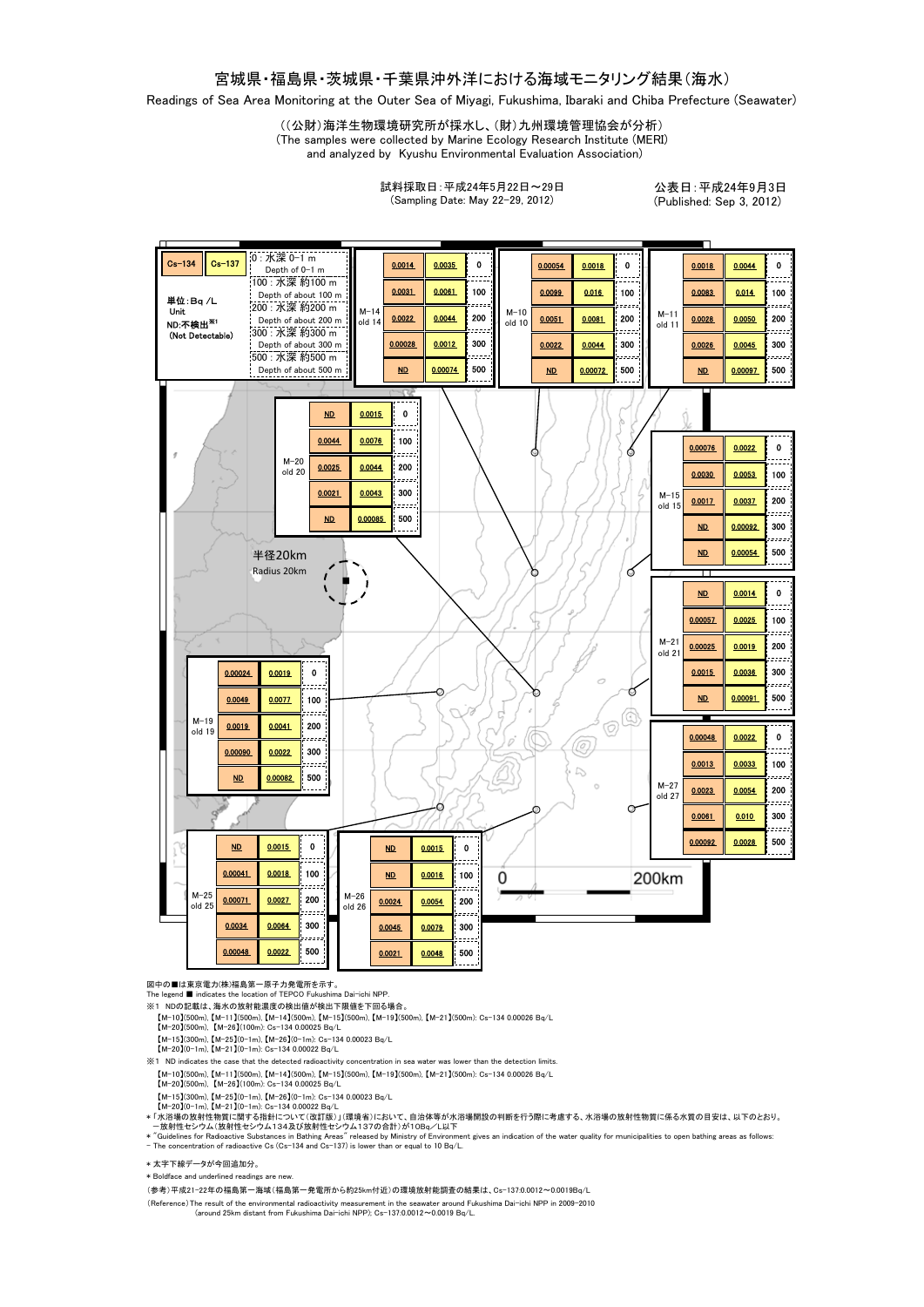





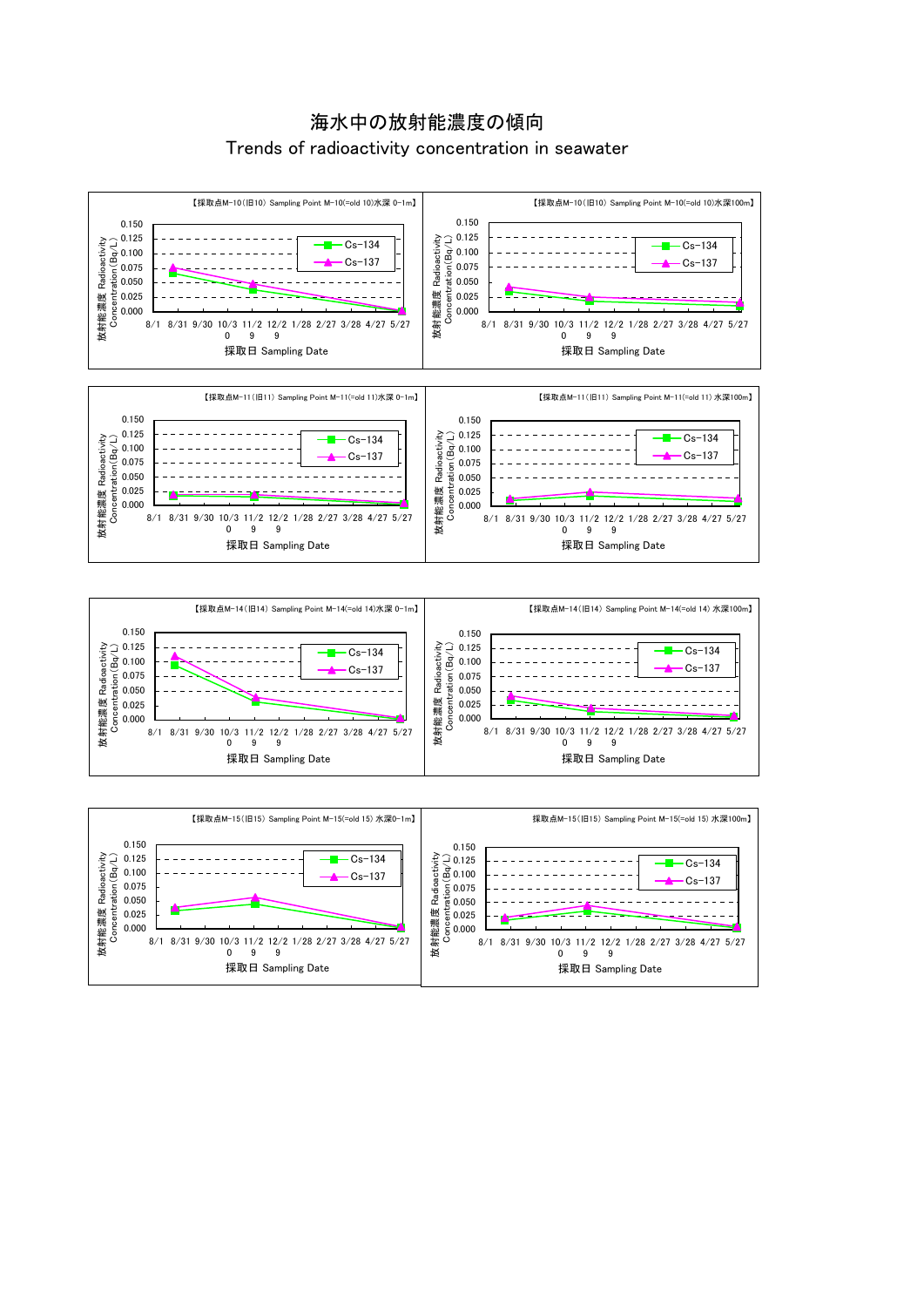